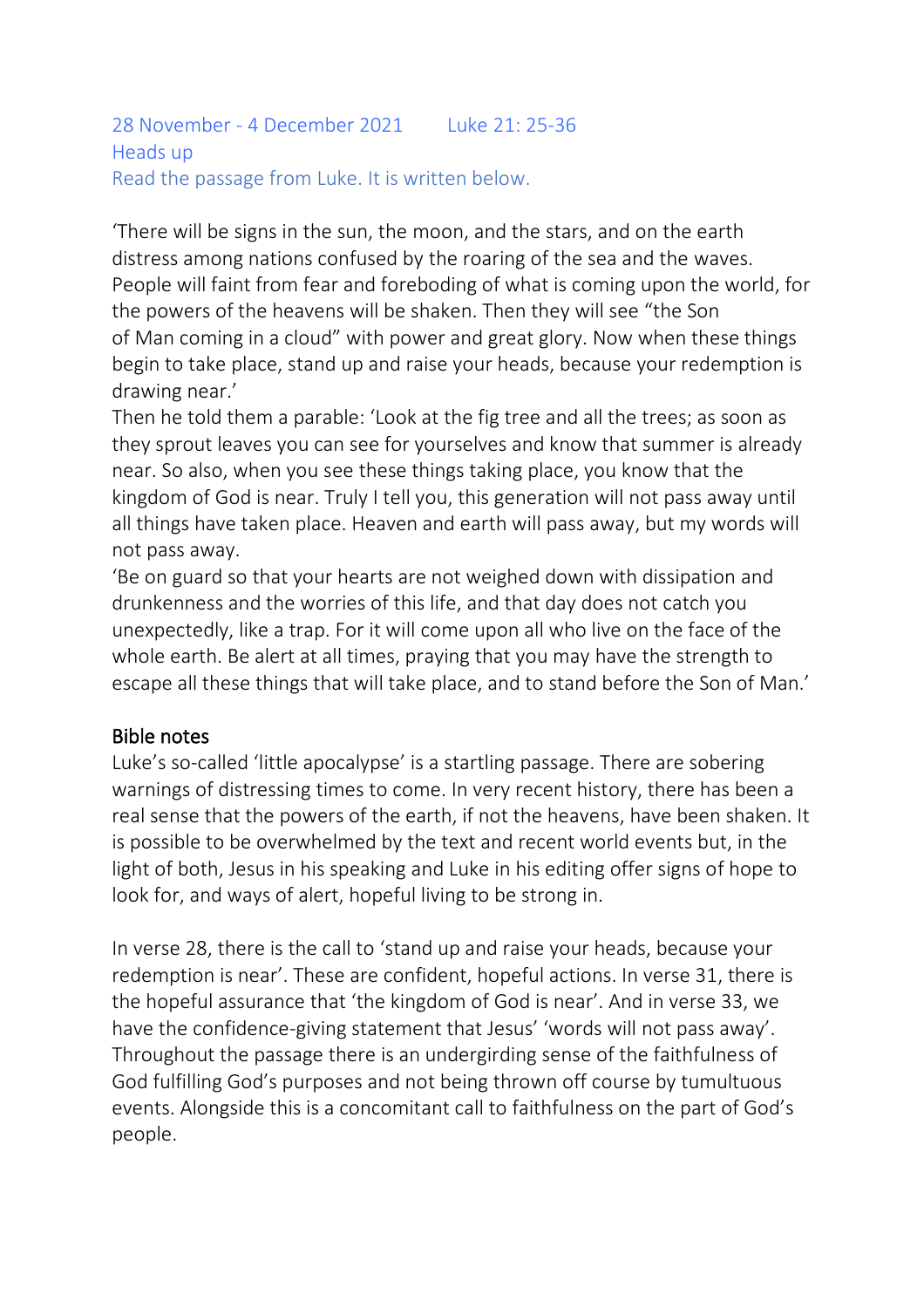In verse 27, we have the most exalted image of Jesus in Luke's Gospel: the picture of 'the Son of Man coming in a cloud with power and great glory' (Joel B Green, The Gospel of Luke, The New International Commentary on the New Testament, Eerdmans, 1997 ISBN 978-0-8028-2315-1). It is interesting that the church's liturgical year ends with a celebration of Christ the King and the next year begins with this portrayal of Jesus. Joel Green in his commentary suggests that Luke has included this material in his Gospel because 'his audience has not been living in expectation of the Parousia'. (Parousia, literally 'arrival', refers to the second coming of Christ.) Maybe we too can lose sight of or appreciation of the glory of Jesus – something that Advent gives us the opportunity to rediscover, in both the wonder of the glorious one who is to come and the sign of the vulnerable baby of Bethlehem.

### Reflection

Spend a few moments thinking about what stands out for you from the Bible reading. This idea may help.

Two friends were walking across a barren concrete wasteland. One commented on a single blade of grass pushing through a tiny crack. Years later, they returned to the site and found the sea of concrete now covered in a carpet of grass. What small signs or shoots of hope can we see in desolate scenes today? What would it take to nurture them and help them to grow? What has God placed within the natural world that we can partner with to bring forth good and hopeful things? And how might prayer that is alert to such things contribute to this?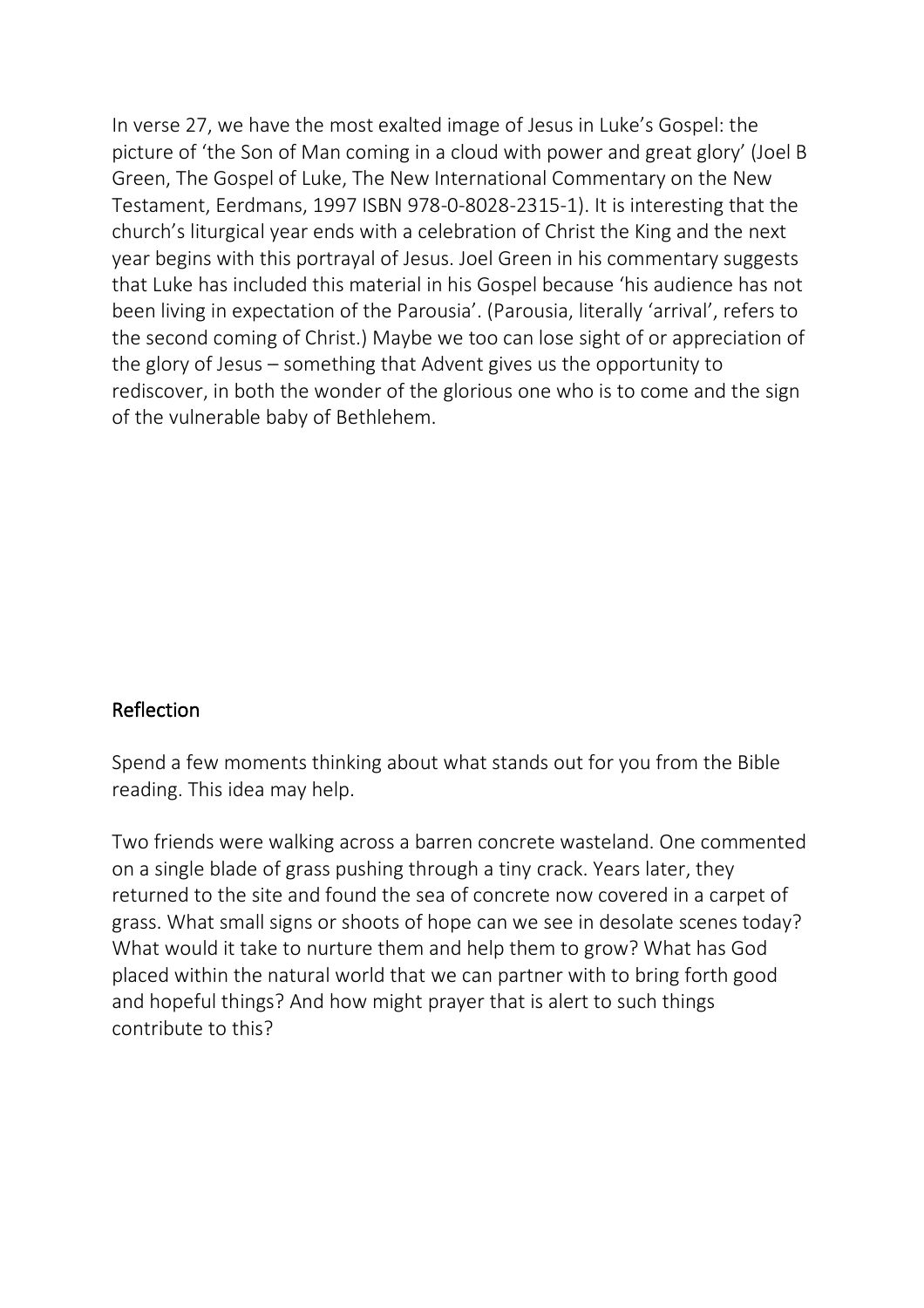# Reflection

*You may wish to use these questions and the picture to help you think about or discuss issues of sharing.*



#### **Questions**

- The artist writes: 'It takes a lot of courage to show yourself, to open your own cage, and let your soul be free!' – how is this a hopeful image?
- What small things in your life bring you hope?
- What does hope look like in your community?